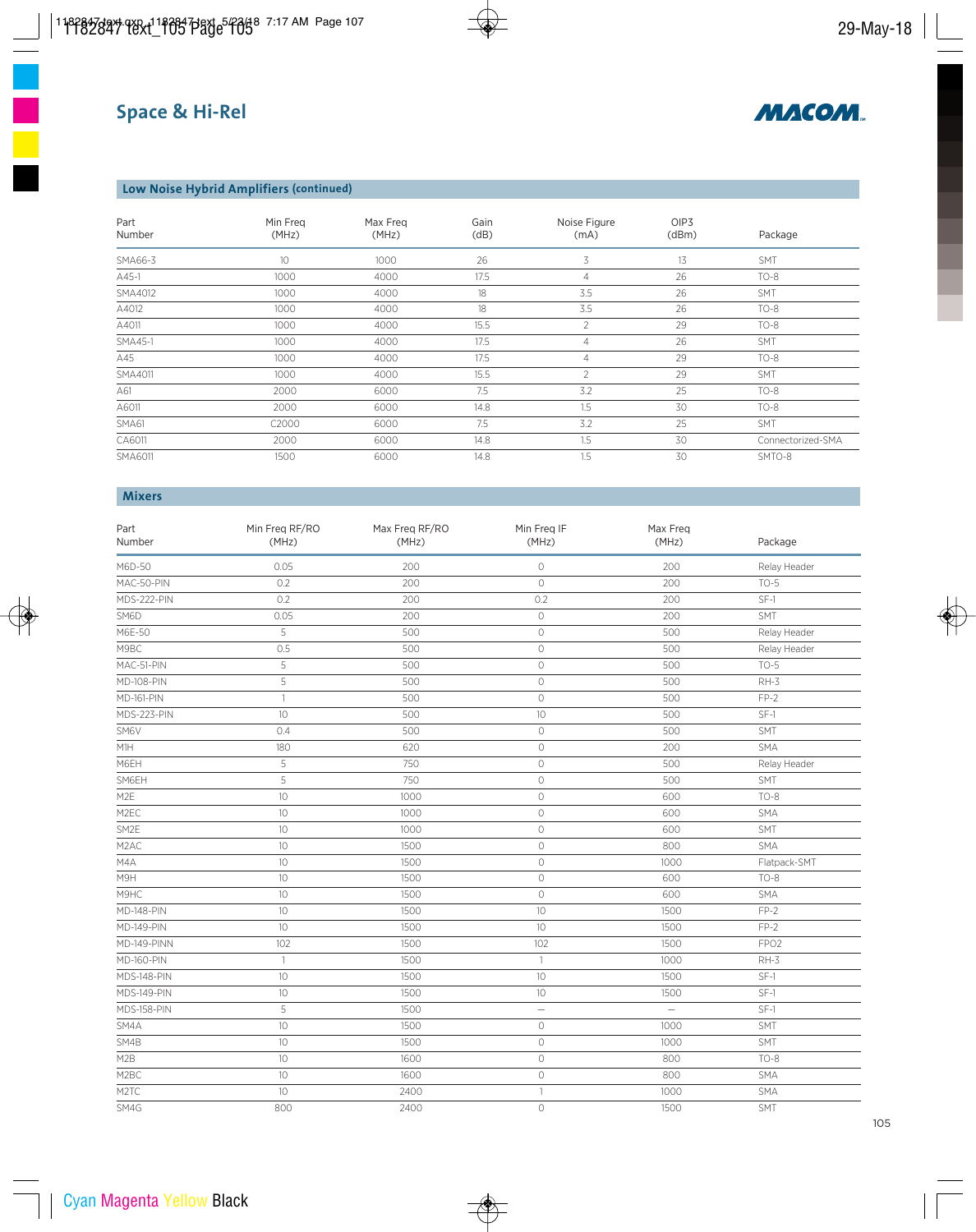# **Space & Hi-Rel**



## **Mixers (continued)**

| <b>MD-123-PIN</b><br>10<br>3000<br>10<br>$FP-2$<br>3000<br>3400<br>$\mathbf{1}$<br>2000<br>Flatpack-SMT<br>$\mathbf{1}$<br>$\mathbf{1}$<br>3400<br>$\mathbf{1}$<br>2000<br>$TO-8$<br>3400<br>M8TC<br>$\mathbf{1}$<br>2000<br>SMA<br>$\mathbf{1}$<br>$TO-8$<br>3400<br>$\mathbf{1}$<br>2000<br>$\mathbf{1}$<br>M8THC<br>3400<br>$\mathbf{1}$<br>2000<br>SMA<br>$\mathbf{1}$<br>SMT<br>SM4T<br>3400<br>2000<br>$\mathbf{1}$<br>1<br>3400<br>2000<br>SMT<br>$\mathbf{1}$<br>$\overline{\phantom{a}}$<br>3400<br>$\mathbf{1}$<br>$\mathbf{1}$<br>2000<br>SMT<br>3500<br>$TO-8$<br>M <sub>2</sub> G<br>800<br>$\circlearrowright$<br>1500<br>3500<br>$\circlearrowright$<br>1500<br>SMA<br>M2GC<br>800<br>3500<br>$FP-2$<br><b>MD-169-PIN</b><br>$\mathbf{1}$<br>3500<br>$\mathbf{1}$<br>3500<br>$FP-2$<br>$\mathbf{1}$<br>3500<br>$\mathbf{1}$<br>$C-7$<br>3500<br>$\mathbf{1}$<br>3500<br>$\mathbf{1}$<br>5<br>$SF-1$<br>$\mathbf{1}$<br>3500<br>1500<br>$SF-1$<br>3500<br>$\mathbf{1}$<br>$\mathbf{1}$<br>3500<br>5<br>$FP-2$<br>4000<br>1500<br>$\mathbf{1}$<br>5<br>$C-7$<br>$\mathbf{1}$<br>4000<br>1500<br>$\circlearrowright$<br>$TO-8$<br>3700<br>4200<br>2000<br>SM5T<br>50<br>5000<br>50<br>3000<br>SMT<br>SMT<br>SM5T17<br>50<br>5000<br>50<br>3000<br>50<br>5000<br>50<br><b>SMT</b><br>3000<br>M63C<br>5500<br>$\circlearrowright$<br>1500<br>2500<br>SMA<br>MZ6310C<br>250<br>5500<br>$\circ$<br>1500<br>SMA<br>$\circlearrowright$<br>$TO-8$<br>M8H-7<br>2400<br>6000<br>2000<br>$\circlearrowright$<br>M8HC-7<br>2400<br>6000<br>2000<br>SMA<br>$C-2$<br>MDC-162-SMA<br>1000<br>7000<br>10<br>2000<br>$\circlearrowright$<br>MY63<br>2500<br>7000<br>15000<br>Versapac<br>2500<br>$\circlearrowright$<br>MY63C<br>7000<br>15000<br>SMA<br>M63H<br>2500<br>7500<br>$\circ$<br>1500<br>Minpac<br>7500<br>M63HC<br>2500<br>$\circ$<br>1500<br>SMA<br>MY63H<br>7500<br>$\circlearrowright$<br>2500<br>1500<br>Versapac<br>MY63HC<br>7500<br>SMA<br>2500<br>$\circlearrowright$<br>1500<br>8500<br>M76H<br>4500<br>$\circ$<br>2000<br>Minpac<br>4500<br>8500<br>2000<br>SMA<br>M76HC<br>$\circlearrowright$<br>MY76H<br>8500<br>4500<br>$\circlearrowright$<br>2000<br>Versapac<br>MY76HC<br>4500<br>8500<br>0<br>2000<br>SMA<br>$\circlearrowright$<br>M76<br>4500<br>9500<br>2000<br>Minpac<br>M76C<br>4500<br>9500<br>$\bigcirc$<br>2000<br>SMA<br>$\bigcirc$<br>MY76<br>4500<br>9500<br>2000<br>Versapac<br>MY76C<br>4500<br>9500<br>$\circlearrowright$<br>2000<br>SMA<br>MY84<br>1800<br>$\circlearrowright$<br>10000<br>1000<br>Versapac<br>MY84C<br>1800<br>10000<br>$\circlearrowright$<br>1000<br>SMA<br>M77C<br>8000<br>$\bigcirc$<br>SMA<br>12500<br>2500<br>MY77<br>8000<br>$\bigcirc$<br>12500<br>2500<br>Versapac<br>M14A<br>6000<br>14000<br>$\bigcirc$<br>2000<br>SMA<br>MY77C<br>8000<br>12500<br>$\bigcirc$<br>2500<br>SMA<br>$\circ$<br>M67C<br>9000<br>15000<br>2500<br>SMA<br>2000<br>M50A<br>2000<br>18000<br>18000<br>Minpac<br>M50AC<br>2000<br>18000<br>2000<br>18000<br>SMA<br>M74<br>7000<br>18000<br>$\circ$<br>3000<br>Minpac<br>$\bigcirc$<br>3000<br>SMA<br>7000<br>18000 | Min Freq RF/RO<br>Part<br>Number<br>(MHz) |  | Max Freq RF/RO<br>(MHz) | Min Freq IF<br>(MHz) |  | Package |
|------------------------------------------------------------------------------------------------------------------------------------------------------------------------------------------------------------------------------------------------------------------------------------------------------------------------------------------------------------------------------------------------------------------------------------------------------------------------------------------------------------------------------------------------------------------------------------------------------------------------------------------------------------------------------------------------------------------------------------------------------------------------------------------------------------------------------------------------------------------------------------------------------------------------------------------------------------------------------------------------------------------------------------------------------------------------------------------------------------------------------------------------------------------------------------------------------------------------------------------------------------------------------------------------------------------------------------------------------------------------------------------------------------------------------------------------------------------------------------------------------------------------------------------------------------------------------------------------------------------------------------------------------------------------------------------------------------------------------------------------------------------------------------------------------------------------------------------------------------------------------------------------------------------------------------------------------------------------------------------------------------------------------------------------------------------------------------------------------------------------------------------------------------------------------------------------------------------------------------------------------------------------------------------------------------------------------------------------------------------------------------------------------------------------------------------------------------------------------------------------------------------------------------------------------------------------------------------------------------------------------------------------------------------------------------------------------------------------------------------------------------------------------------------------------------------------------------------------------------------------------------------------------------------------------------------------------------------------------------------------------------------------------------------------------------------------------------------------------------------|-------------------------------------------|--|-------------------------|----------------------|--|---------|
|                                                                                                                                                                                                                                                                                                                                                                                                                                                                                                                                                                                                                                                                                                                                                                                                                                                                                                                                                                                                                                                                                                                                                                                                                                                                                                                                                                                                                                                                                                                                                                                                                                                                                                                                                                                                                                                                                                                                                                                                                                                                                                                                                                                                                                                                                                                                                                                                                                                                                                                                                                                                                                                                                                                                                                                                                                                                                                                                                                                                                                                                                                                  |                                           |  |                         |                      |  |         |
|                                                                                                                                                                                                                                                                                                                                                                                                                                                                                                                                                                                                                                                                                                                                                                                                                                                                                                                                                                                                                                                                                                                                                                                                                                                                                                                                                                                                                                                                                                                                                                                                                                                                                                                                                                                                                                                                                                                                                                                                                                                                                                                                                                                                                                                                                                                                                                                                                                                                                                                                                                                                                                                                                                                                                                                                                                                                                                                                                                                                                                                                                                                  | M4TH                                      |  |                         |                      |  |         |
|                                                                                                                                                                                                                                                                                                                                                                                                                                                                                                                                                                                                                                                                                                                                                                                                                                                                                                                                                                                                                                                                                                                                                                                                                                                                                                                                                                                                                                                                                                                                                                                                                                                                                                                                                                                                                                                                                                                                                                                                                                                                                                                                                                                                                                                                                                                                                                                                                                                                                                                                                                                                                                                                                                                                                                                                                                                                                                                                                                                                                                                                                                                  | M8T                                       |  |                         |                      |  |         |
|                                                                                                                                                                                                                                                                                                                                                                                                                                                                                                                                                                                                                                                                                                                                                                                                                                                                                                                                                                                                                                                                                                                                                                                                                                                                                                                                                                                                                                                                                                                                                                                                                                                                                                                                                                                                                                                                                                                                                                                                                                                                                                                                                                                                                                                                                                                                                                                                                                                                                                                                                                                                                                                                                                                                                                                                                                                                                                                                                                                                                                                                                                                  |                                           |  |                         |                      |  |         |
|                                                                                                                                                                                                                                                                                                                                                                                                                                                                                                                                                                                                                                                                                                                                                                                                                                                                                                                                                                                                                                                                                                                                                                                                                                                                                                                                                                                                                                                                                                                                                                                                                                                                                                                                                                                                                                                                                                                                                                                                                                                                                                                                                                                                                                                                                                                                                                                                                                                                                                                                                                                                                                                                                                                                                                                                                                                                                                                                                                                                                                                                                                                  | M8TH                                      |  |                         |                      |  |         |
|                                                                                                                                                                                                                                                                                                                                                                                                                                                                                                                                                                                                                                                                                                                                                                                                                                                                                                                                                                                                                                                                                                                                                                                                                                                                                                                                                                                                                                                                                                                                                                                                                                                                                                                                                                                                                                                                                                                                                                                                                                                                                                                                                                                                                                                                                                                                                                                                                                                                                                                                                                                                                                                                                                                                                                                                                                                                                                                                                                                                                                                                                                                  |                                           |  |                         |                      |  |         |
|                                                                                                                                                                                                                                                                                                                                                                                                                                                                                                                                                                                                                                                                                                                                                                                                                                                                                                                                                                                                                                                                                                                                                                                                                                                                                                                                                                                                                                                                                                                                                                                                                                                                                                                                                                                                                                                                                                                                                                                                                                                                                                                                                                                                                                                                                                                                                                                                                                                                                                                                                                                                                                                                                                                                                                                                                                                                                                                                                                                                                                                                                                                  |                                           |  |                         |                      |  |         |
|                                                                                                                                                                                                                                                                                                                                                                                                                                                                                                                                                                                                                                                                                                                                                                                                                                                                                                                                                                                                                                                                                                                                                                                                                                                                                                                                                                                                                                                                                                                                                                                                                                                                                                                                                                                                                                                                                                                                                                                                                                                                                                                                                                                                                                                                                                                                                                                                                                                                                                                                                                                                                                                                                                                                                                                                                                                                                                                                                                                                                                                                                                                  | <b>SM4T17</b>                             |  |                         |                      |  |         |
|                                                                                                                                                                                                                                                                                                                                                                                                                                                                                                                                                                                                                                                                                                                                                                                                                                                                                                                                                                                                                                                                                                                                                                                                                                                                                                                                                                                                                                                                                                                                                                                                                                                                                                                                                                                                                                                                                                                                                                                                                                                                                                                                                                                                                                                                                                                                                                                                                                                                                                                                                                                                                                                                                                                                                                                                                                                                                                                                                                                                                                                                                                                  | SM4TH                                     |  |                         |                      |  |         |
|                                                                                                                                                                                                                                                                                                                                                                                                                                                                                                                                                                                                                                                                                                                                                                                                                                                                                                                                                                                                                                                                                                                                                                                                                                                                                                                                                                                                                                                                                                                                                                                                                                                                                                                                                                                                                                                                                                                                                                                                                                                                                                                                                                                                                                                                                                                                                                                                                                                                                                                                                                                                                                                                                                                                                                                                                                                                                                                                                                                                                                                                                                                  |                                           |  |                         |                      |  |         |
|                                                                                                                                                                                                                                                                                                                                                                                                                                                                                                                                                                                                                                                                                                                                                                                                                                                                                                                                                                                                                                                                                                                                                                                                                                                                                                                                                                                                                                                                                                                                                                                                                                                                                                                                                                                                                                                                                                                                                                                                                                                                                                                                                                                                                                                                                                                                                                                                                                                                                                                                                                                                                                                                                                                                                                                                                                                                                                                                                                                                                                                                                                                  |                                           |  |                         |                      |  |         |
|                                                                                                                                                                                                                                                                                                                                                                                                                                                                                                                                                                                                                                                                                                                                                                                                                                                                                                                                                                                                                                                                                                                                                                                                                                                                                                                                                                                                                                                                                                                                                                                                                                                                                                                                                                                                                                                                                                                                                                                                                                                                                                                                                                                                                                                                                                                                                                                                                                                                                                                                                                                                                                                                                                                                                                                                                                                                                                                                                                                                                                                                                                                  |                                           |  |                         |                      |  |         |
|                                                                                                                                                                                                                                                                                                                                                                                                                                                                                                                                                                                                                                                                                                                                                                                                                                                                                                                                                                                                                                                                                                                                                                                                                                                                                                                                                                                                                                                                                                                                                                                                                                                                                                                                                                                                                                                                                                                                                                                                                                                                                                                                                                                                                                                                                                                                                                                                                                                                                                                                                                                                                                                                                                                                                                                                                                                                                                                                                                                                                                                                                                                  | <b>MD-189-PIN</b>                         |  |                         |                      |  |         |
|                                                                                                                                                                                                                                                                                                                                                                                                                                                                                                                                                                                                                                                                                                                                                                                                                                                                                                                                                                                                                                                                                                                                                                                                                                                                                                                                                                                                                                                                                                                                                                                                                                                                                                                                                                                                                                                                                                                                                                                                                                                                                                                                                                                                                                                                                                                                                                                                                                                                                                                                                                                                                                                                                                                                                                                                                                                                                                                                                                                                                                                                                                                  | MDC-169-SMA                               |  |                         |                      |  |         |
|                                                                                                                                                                                                                                                                                                                                                                                                                                                                                                                                                                                                                                                                                                                                                                                                                                                                                                                                                                                                                                                                                                                                                                                                                                                                                                                                                                                                                                                                                                                                                                                                                                                                                                                                                                                                                                                                                                                                                                                                                                                                                                                                                                                                                                                                                                                                                                                                                                                                                                                                                                                                                                                                                                                                                                                                                                                                                                                                                                                                                                                                                                                  | MDS-169-PIN                               |  |                         |                      |  |         |
|                                                                                                                                                                                                                                                                                                                                                                                                                                                                                                                                                                                                                                                                                                                                                                                                                                                                                                                                                                                                                                                                                                                                                                                                                                                                                                                                                                                                                                                                                                                                                                                                                                                                                                                                                                                                                                                                                                                                                                                                                                                                                                                                                                                                                                                                                                                                                                                                                                                                                                                                                                                                                                                                                                                                                                                                                                                                                                                                                                                                                                                                                                                  | MDS-189-PIN                               |  |                         |                      |  |         |
|                                                                                                                                                                                                                                                                                                                                                                                                                                                                                                                                                                                                                                                                                                                                                                                                                                                                                                                                                                                                                                                                                                                                                                                                                                                                                                                                                                                                                                                                                                                                                                                                                                                                                                                                                                                                                                                                                                                                                                                                                                                                                                                                                                                                                                                                                                                                                                                                                                                                                                                                                                                                                                                                                                                                                                                                                                                                                                                                                                                                                                                                                                                  | <b>MD-179-PIN</b>                         |  |                         |                      |  |         |
|                                                                                                                                                                                                                                                                                                                                                                                                                                                                                                                                                                                                                                                                                                                                                                                                                                                                                                                                                                                                                                                                                                                                                                                                                                                                                                                                                                                                                                                                                                                                                                                                                                                                                                                                                                                                                                                                                                                                                                                                                                                                                                                                                                                                                                                                                                                                                                                                                                                                                                                                                                                                                                                                                                                                                                                                                                                                                                                                                                                                                                                                                                                  | MDC-179-SMA                               |  |                         |                      |  |         |
|                                                                                                                                                                                                                                                                                                                                                                                                                                                                                                                                                                                                                                                                                                                                                                                                                                                                                                                                                                                                                                                                                                                                                                                                                                                                                                                                                                                                                                                                                                                                                                                                                                                                                                                                                                                                                                                                                                                                                                                                                                                                                                                                                                                                                                                                                                                                                                                                                                                                                                                                                                                                                                                                                                                                                                                                                                                                                                                                                                                                                                                                                                                  | M8H-3                                     |  |                         |                      |  |         |
|                                                                                                                                                                                                                                                                                                                                                                                                                                                                                                                                                                                                                                                                                                                                                                                                                                                                                                                                                                                                                                                                                                                                                                                                                                                                                                                                                                                                                                                                                                                                                                                                                                                                                                                                                                                                                                                                                                                                                                                                                                                                                                                                                                                                                                                                                                                                                                                                                                                                                                                                                                                                                                                                                                                                                                                                                                                                                                                                                                                                                                                                                                                  |                                           |  |                         |                      |  |         |
|                                                                                                                                                                                                                                                                                                                                                                                                                                                                                                                                                                                                                                                                                                                                                                                                                                                                                                                                                                                                                                                                                                                                                                                                                                                                                                                                                                                                                                                                                                                                                                                                                                                                                                                                                                                                                                                                                                                                                                                                                                                                                                                                                                                                                                                                                                                                                                                                                                                                                                                                                                                                                                                                                                                                                                                                                                                                                                                                                                                                                                                                                                                  |                                           |  |                         |                      |  |         |
|                                                                                                                                                                                                                                                                                                                                                                                                                                                                                                                                                                                                                                                                                                                                                                                                                                                                                                                                                                                                                                                                                                                                                                                                                                                                                                                                                                                                                                                                                                                                                                                                                                                                                                                                                                                                                                                                                                                                                                                                                                                                                                                                                                                                                                                                                                                                                                                                                                                                                                                                                                                                                                                                                                                                                                                                                                                                                                                                                                                                                                                                                                                  | SM5TH                                     |  |                         |                      |  |         |
|                                                                                                                                                                                                                                                                                                                                                                                                                                                                                                                                                                                                                                                                                                                                                                                                                                                                                                                                                                                                                                                                                                                                                                                                                                                                                                                                                                                                                                                                                                                                                                                                                                                                                                                                                                                                                                                                                                                                                                                                                                                                                                                                                                                                                                                                                                                                                                                                                                                                                                                                                                                                                                                                                                                                                                                                                                                                                                                                                                                                                                                                                                                  |                                           |  |                         |                      |  |         |
|                                                                                                                                                                                                                                                                                                                                                                                                                                                                                                                                                                                                                                                                                                                                                                                                                                                                                                                                                                                                                                                                                                                                                                                                                                                                                                                                                                                                                                                                                                                                                                                                                                                                                                                                                                                                                                                                                                                                                                                                                                                                                                                                                                                                                                                                                                                                                                                                                                                                                                                                                                                                                                                                                                                                                                                                                                                                                                                                                                                                                                                                                                                  |                                           |  |                         |                      |  |         |
|                                                                                                                                                                                                                                                                                                                                                                                                                                                                                                                                                                                                                                                                                                                                                                                                                                                                                                                                                                                                                                                                                                                                                                                                                                                                                                                                                                                                                                                                                                                                                                                                                                                                                                                                                                                                                                                                                                                                                                                                                                                                                                                                                                                                                                                                                                                                                                                                                                                                                                                                                                                                                                                                                                                                                                                                                                                                                                                                                                                                                                                                                                                  |                                           |  |                         |                      |  |         |
|                                                                                                                                                                                                                                                                                                                                                                                                                                                                                                                                                                                                                                                                                                                                                                                                                                                                                                                                                                                                                                                                                                                                                                                                                                                                                                                                                                                                                                                                                                                                                                                                                                                                                                                                                                                                                                                                                                                                                                                                                                                                                                                                                                                                                                                                                                                                                                                                                                                                                                                                                                                                                                                                                                                                                                                                                                                                                                                                                                                                                                                                                                                  |                                           |  |                         |                      |  |         |
|                                                                                                                                                                                                                                                                                                                                                                                                                                                                                                                                                                                                                                                                                                                                                                                                                                                                                                                                                                                                                                                                                                                                                                                                                                                                                                                                                                                                                                                                                                                                                                                                                                                                                                                                                                                                                                                                                                                                                                                                                                                                                                                                                                                                                                                                                                                                                                                                                                                                                                                                                                                                                                                                                                                                                                                                                                                                                                                                                                                                                                                                                                                  |                                           |  |                         |                      |  |         |
|                                                                                                                                                                                                                                                                                                                                                                                                                                                                                                                                                                                                                                                                                                                                                                                                                                                                                                                                                                                                                                                                                                                                                                                                                                                                                                                                                                                                                                                                                                                                                                                                                                                                                                                                                                                                                                                                                                                                                                                                                                                                                                                                                                                                                                                                                                                                                                                                                                                                                                                                                                                                                                                                                                                                                                                                                                                                                                                                                                                                                                                                                                                  |                                           |  |                         |                      |  |         |
|                                                                                                                                                                                                                                                                                                                                                                                                                                                                                                                                                                                                                                                                                                                                                                                                                                                                                                                                                                                                                                                                                                                                                                                                                                                                                                                                                                                                                                                                                                                                                                                                                                                                                                                                                                                                                                                                                                                                                                                                                                                                                                                                                                                                                                                                                                                                                                                                                                                                                                                                                                                                                                                                                                                                                                                                                                                                                                                                                                                                                                                                                                                  |                                           |  |                         |                      |  |         |
|                                                                                                                                                                                                                                                                                                                                                                                                                                                                                                                                                                                                                                                                                                                                                                                                                                                                                                                                                                                                                                                                                                                                                                                                                                                                                                                                                                                                                                                                                                                                                                                                                                                                                                                                                                                                                                                                                                                                                                                                                                                                                                                                                                                                                                                                                                                                                                                                                                                                                                                                                                                                                                                                                                                                                                                                                                                                                                                                                                                                                                                                                                                  |                                           |  |                         |                      |  |         |
|                                                                                                                                                                                                                                                                                                                                                                                                                                                                                                                                                                                                                                                                                                                                                                                                                                                                                                                                                                                                                                                                                                                                                                                                                                                                                                                                                                                                                                                                                                                                                                                                                                                                                                                                                                                                                                                                                                                                                                                                                                                                                                                                                                                                                                                                                                                                                                                                                                                                                                                                                                                                                                                                                                                                                                                                                                                                                                                                                                                                                                                                                                                  |                                           |  |                         |                      |  |         |
|                                                                                                                                                                                                                                                                                                                                                                                                                                                                                                                                                                                                                                                                                                                                                                                                                                                                                                                                                                                                                                                                                                                                                                                                                                                                                                                                                                                                                                                                                                                                                                                                                                                                                                                                                                                                                                                                                                                                                                                                                                                                                                                                                                                                                                                                                                                                                                                                                                                                                                                                                                                                                                                                                                                                                                                                                                                                                                                                                                                                                                                                                                                  |                                           |  |                         |                      |  |         |
|                                                                                                                                                                                                                                                                                                                                                                                                                                                                                                                                                                                                                                                                                                                                                                                                                                                                                                                                                                                                                                                                                                                                                                                                                                                                                                                                                                                                                                                                                                                                                                                                                                                                                                                                                                                                                                                                                                                                                                                                                                                                                                                                                                                                                                                                                                                                                                                                                                                                                                                                                                                                                                                                                                                                                                                                                                                                                                                                                                                                                                                                                                                  |                                           |  |                         |                      |  |         |
|                                                                                                                                                                                                                                                                                                                                                                                                                                                                                                                                                                                                                                                                                                                                                                                                                                                                                                                                                                                                                                                                                                                                                                                                                                                                                                                                                                                                                                                                                                                                                                                                                                                                                                                                                                                                                                                                                                                                                                                                                                                                                                                                                                                                                                                                                                                                                                                                                                                                                                                                                                                                                                                                                                                                                                                                                                                                                                                                                                                                                                                                                                                  |                                           |  |                         |                      |  |         |
|                                                                                                                                                                                                                                                                                                                                                                                                                                                                                                                                                                                                                                                                                                                                                                                                                                                                                                                                                                                                                                                                                                                                                                                                                                                                                                                                                                                                                                                                                                                                                                                                                                                                                                                                                                                                                                                                                                                                                                                                                                                                                                                                                                                                                                                                                                                                                                                                                                                                                                                                                                                                                                                                                                                                                                                                                                                                                                                                                                                                                                                                                                                  |                                           |  |                         |                      |  |         |
|                                                                                                                                                                                                                                                                                                                                                                                                                                                                                                                                                                                                                                                                                                                                                                                                                                                                                                                                                                                                                                                                                                                                                                                                                                                                                                                                                                                                                                                                                                                                                                                                                                                                                                                                                                                                                                                                                                                                                                                                                                                                                                                                                                                                                                                                                                                                                                                                                                                                                                                                                                                                                                                                                                                                                                                                                                                                                                                                                                                                                                                                                                                  |                                           |  |                         |                      |  |         |
|                                                                                                                                                                                                                                                                                                                                                                                                                                                                                                                                                                                                                                                                                                                                                                                                                                                                                                                                                                                                                                                                                                                                                                                                                                                                                                                                                                                                                                                                                                                                                                                                                                                                                                                                                                                                                                                                                                                                                                                                                                                                                                                                                                                                                                                                                                                                                                                                                                                                                                                                                                                                                                                                                                                                                                                                                                                                                                                                                                                                                                                                                                                  |                                           |  |                         |                      |  |         |
|                                                                                                                                                                                                                                                                                                                                                                                                                                                                                                                                                                                                                                                                                                                                                                                                                                                                                                                                                                                                                                                                                                                                                                                                                                                                                                                                                                                                                                                                                                                                                                                                                                                                                                                                                                                                                                                                                                                                                                                                                                                                                                                                                                                                                                                                                                                                                                                                                                                                                                                                                                                                                                                                                                                                                                                                                                                                                                                                                                                                                                                                                                                  |                                           |  |                         |                      |  |         |
|                                                                                                                                                                                                                                                                                                                                                                                                                                                                                                                                                                                                                                                                                                                                                                                                                                                                                                                                                                                                                                                                                                                                                                                                                                                                                                                                                                                                                                                                                                                                                                                                                                                                                                                                                                                                                                                                                                                                                                                                                                                                                                                                                                                                                                                                                                                                                                                                                                                                                                                                                                                                                                                                                                                                                                                                                                                                                                                                                                                                                                                                                                                  |                                           |  |                         |                      |  |         |
|                                                                                                                                                                                                                                                                                                                                                                                                                                                                                                                                                                                                                                                                                                                                                                                                                                                                                                                                                                                                                                                                                                                                                                                                                                                                                                                                                                                                                                                                                                                                                                                                                                                                                                                                                                                                                                                                                                                                                                                                                                                                                                                                                                                                                                                                                                                                                                                                                                                                                                                                                                                                                                                                                                                                                                                                                                                                                                                                                                                                                                                                                                                  |                                           |  |                         |                      |  |         |
|                                                                                                                                                                                                                                                                                                                                                                                                                                                                                                                                                                                                                                                                                                                                                                                                                                                                                                                                                                                                                                                                                                                                                                                                                                                                                                                                                                                                                                                                                                                                                                                                                                                                                                                                                                                                                                                                                                                                                                                                                                                                                                                                                                                                                                                                                                                                                                                                                                                                                                                                                                                                                                                                                                                                                                                                                                                                                                                                                                                                                                                                                                                  |                                           |  |                         |                      |  |         |
|                                                                                                                                                                                                                                                                                                                                                                                                                                                                                                                                                                                                                                                                                                                                                                                                                                                                                                                                                                                                                                                                                                                                                                                                                                                                                                                                                                                                                                                                                                                                                                                                                                                                                                                                                                                                                                                                                                                                                                                                                                                                                                                                                                                                                                                                                                                                                                                                                                                                                                                                                                                                                                                                                                                                                                                                                                                                                                                                                                                                                                                                                                                  |                                           |  |                         |                      |  |         |
|                                                                                                                                                                                                                                                                                                                                                                                                                                                                                                                                                                                                                                                                                                                                                                                                                                                                                                                                                                                                                                                                                                                                                                                                                                                                                                                                                                                                                                                                                                                                                                                                                                                                                                                                                                                                                                                                                                                                                                                                                                                                                                                                                                                                                                                                                                                                                                                                                                                                                                                                                                                                                                                                                                                                                                                                                                                                                                                                                                                                                                                                                                                  |                                           |  |                         |                      |  |         |
|                                                                                                                                                                                                                                                                                                                                                                                                                                                                                                                                                                                                                                                                                                                                                                                                                                                                                                                                                                                                                                                                                                                                                                                                                                                                                                                                                                                                                                                                                                                                                                                                                                                                                                                                                                                                                                                                                                                                                                                                                                                                                                                                                                                                                                                                                                                                                                                                                                                                                                                                                                                                                                                                                                                                                                                                                                                                                                                                                                                                                                                                                                                  |                                           |  |                         |                      |  |         |
|                                                                                                                                                                                                                                                                                                                                                                                                                                                                                                                                                                                                                                                                                                                                                                                                                                                                                                                                                                                                                                                                                                                                                                                                                                                                                                                                                                                                                                                                                                                                                                                                                                                                                                                                                                                                                                                                                                                                                                                                                                                                                                                                                                                                                                                                                                                                                                                                                                                                                                                                                                                                                                                                                                                                                                                                                                                                                                                                                                                                                                                                                                                  |                                           |  |                         |                      |  |         |
|                                                                                                                                                                                                                                                                                                                                                                                                                                                                                                                                                                                                                                                                                                                                                                                                                                                                                                                                                                                                                                                                                                                                                                                                                                                                                                                                                                                                                                                                                                                                                                                                                                                                                                                                                                                                                                                                                                                                                                                                                                                                                                                                                                                                                                                                                                                                                                                                                                                                                                                                                                                                                                                                                                                                                                                                                                                                                                                                                                                                                                                                                                                  |                                           |  |                         |                      |  |         |
|                                                                                                                                                                                                                                                                                                                                                                                                                                                                                                                                                                                                                                                                                                                                                                                                                                                                                                                                                                                                                                                                                                                                                                                                                                                                                                                                                                                                                                                                                                                                                                                                                                                                                                                                                                                                                                                                                                                                                                                                                                                                                                                                                                                                                                                                                                                                                                                                                                                                                                                                                                                                                                                                                                                                                                                                                                                                                                                                                                                                                                                                                                                  |                                           |  |                         |                      |  |         |
|                                                                                                                                                                                                                                                                                                                                                                                                                                                                                                                                                                                                                                                                                                                                                                                                                                                                                                                                                                                                                                                                                                                                                                                                                                                                                                                                                                                                                                                                                                                                                                                                                                                                                                                                                                                                                                                                                                                                                                                                                                                                                                                                                                                                                                                                                                                                                                                                                                                                                                                                                                                                                                                                                                                                                                                                                                                                                                                                                                                                                                                                                                                  |                                           |  |                         |                      |  |         |
|                                                                                                                                                                                                                                                                                                                                                                                                                                                                                                                                                                                                                                                                                                                                                                                                                                                                                                                                                                                                                                                                                                                                                                                                                                                                                                                                                                                                                                                                                                                                                                                                                                                                                                                                                                                                                                                                                                                                                                                                                                                                                                                                                                                                                                                                                                                                                                                                                                                                                                                                                                                                                                                                                                                                                                                                                                                                                                                                                                                                                                                                                                                  |                                           |  |                         |                      |  |         |
|                                                                                                                                                                                                                                                                                                                                                                                                                                                                                                                                                                                                                                                                                                                                                                                                                                                                                                                                                                                                                                                                                                                                                                                                                                                                                                                                                                                                                                                                                                                                                                                                                                                                                                                                                                                                                                                                                                                                                                                                                                                                                                                                                                                                                                                                                                                                                                                                                                                                                                                                                                                                                                                                                                                                                                                                                                                                                                                                                                                                                                                                                                                  |                                           |  |                         |                      |  |         |
|                                                                                                                                                                                                                                                                                                                                                                                                                                                                                                                                                                                                                                                                                                                                                                                                                                                                                                                                                                                                                                                                                                                                                                                                                                                                                                                                                                                                                                                                                                                                                                                                                                                                                                                                                                                                                                                                                                                                                                                                                                                                                                                                                                                                                                                                                                                                                                                                                                                                                                                                                                                                                                                                                                                                                                                                                                                                                                                                                                                                                                                                                                                  |                                           |  |                         |                      |  |         |
|                                                                                                                                                                                                                                                                                                                                                                                                                                                                                                                                                                                                                                                                                                                                                                                                                                                                                                                                                                                                                                                                                                                                                                                                                                                                                                                                                                                                                                                                                                                                                                                                                                                                                                                                                                                                                                                                                                                                                                                                                                                                                                                                                                                                                                                                                                                                                                                                                                                                                                                                                                                                                                                                                                                                                                                                                                                                                                                                                                                                                                                                                                                  | M74C                                      |  |                         |                      |  |         |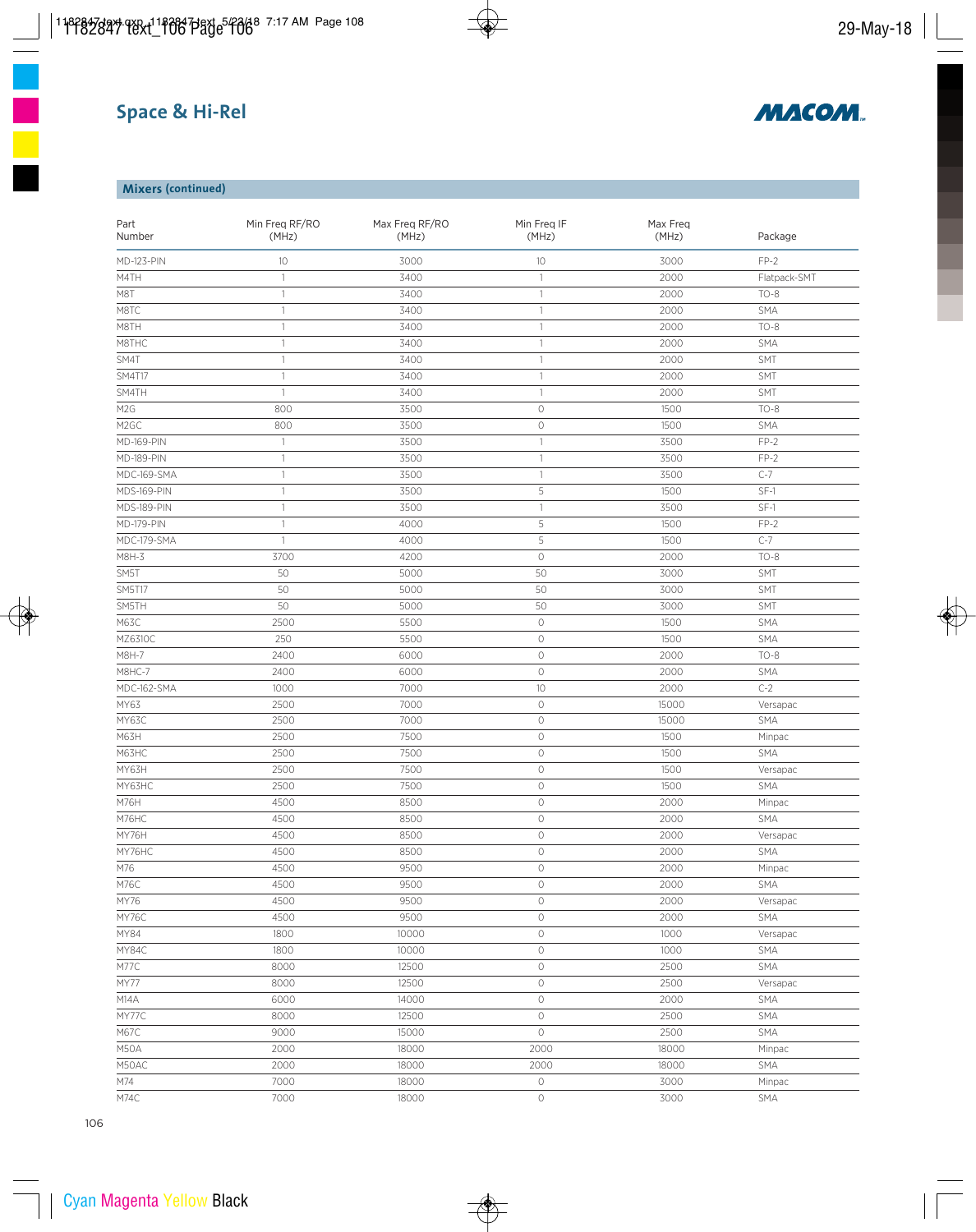# **Space & Hi-Rel**



## **Mixers (continued)**

| Part<br>Number | Min Freq RF/RO<br>Max Freq RF/RO<br>(MHz)<br>(MHz) |       | Min Freq IF<br>(MHz) | Max Freq<br>(MHz) | Package    |
|----------------|----------------------------------------------------|-------|----------------------|-------------------|------------|
| M8H-3          | 3700                                               | 4200  | $\circlearrowright$  | 2000              | $TO-8$     |
| SM5T           | 50                                                 | 5000  | 50                   | 3000              | SMT        |
| <b>SM5T17</b>  | 50                                                 | 5000  | 50                   | 3000              | SMT        |
| SM5TH          | 50                                                 | 5000  | 50                   | 3000              | SMT        |
| M63C           | 2500                                               | 5500  | $\circlearrowright$  | 1500              | SMA        |
| MZ6310C        | 250                                                | 5500  | $\circ$              | 1500              | SMA        |
| M8H-7          | 2400                                               | 6000  | $\circ$              | 2000              | $TO-8$     |
| M8HC-7         | 2400                                               | 6000  | $\circlearrowright$  | 2000              | SMA        |
| MDC-162-SMA    | 1000                                               | 7000  | 10                   | 2000              | $C-2$      |
| MY63           | 2500                                               | 7000  | $\circlearrowright$  | 15000             | Versapac   |
| MY63C          | 2500                                               | 7000  | $\circlearrowright$  | 15000             | <b>SMA</b> |
| M63H           | 2500                                               | 7500  | $\circ$              | 1500              | Minpac     |
| M63HC          | 2500                                               | 7500  | $\circlearrowright$  | 1500              | SMA        |
| MY63H          | 2500                                               | 7500  | $\circlearrowright$  | 1500              | Versapac   |
| MY63HC         | 2500                                               | 7500  | $\circlearrowright$  | 1500              | SMA        |
| M76H           | 4500                                               | 8500  | $\circlearrowright$  | 2000              | Minpac     |
| M76HC          | 4500                                               | 8500  | $\circ$              | 2000              | SMA        |
| MY76H          | 4500                                               | 8500  | $\circ$              | 2000              | Versapac   |
| MY76HC         | 4500                                               | 8500  | $\circ$              | 2000              | SMA        |
| M76            | 4500                                               | 9500  | $\circlearrowright$  | 2000              | Minpac     |
| M76C           | 4500                                               | 9500  | $\circlearrowright$  | 2000              | SMA        |
| MY76           | 4500                                               | 9500  | $\circlearrowright$  | 2000              | Versapac   |
| MY76C          | 4500                                               | 9500  | $\circlearrowright$  | 2000              | <b>SMA</b> |
| MY84           | 1800                                               | 10000 | $\circ$              | 1000              | Versapac   |
| MY84C          | 1800                                               | 10000 | $\circ$              | 1000              | SMA        |
| M77C           | 8000                                               | 12500 | $\circlearrowright$  | 2500              | SMA        |
|                |                                                    |       | $\circlearrowright$  |                   |            |
| MY77           | 8000                                               | 12500 | $\circlearrowright$  | 2500              | Versapac   |
| M14A           | 6000                                               | 14000 |                      | 2000              | SMA        |
| MY77C          | 8000                                               | 12500 | $\circ$              | 2500              | SMA        |
| M67C           | 9000                                               | 15000 | $\circlearrowright$  | 2500              | SMA        |
| M50A           | 2000                                               | 18000 | 2000                 | 18000             | Minpac     |
| M50AC          | 2000                                               | 18000 | 2000                 | 18000             | SMA        |
| M74            | 7000                                               | 18000 | $\circlearrowright$  | 3000              | Minpac     |
| M74C           | 7000                                               | 18000 | $\circlearrowright$  | 3000              | SMA        |
| M79C           | 5000                                               | 18000 | $\circlearrowright$  | 3000              | SMA        |
| M79H           | 5000                                               | 18000 | $\circ$              | 3000              | Minpac     |
| M79HC          | 5000                                               | 18000 | 0                    | 3000              | SMA        |
| M80C           | 4000                                               | 18000 | $\circlearrowright$  | 3000              | SMA        |
| M83            | 1000                                               | 18000 | 30                   | 5000              | Minpac     |
| M83C           | 1000                                               | 18000 | 30                   | 5000              | SMA        |
| M85            | 2000                                               | 18000 | $\circlearrowright$  | 1000              | Minpac     |
| M85C           | 2000                                               | 18000 | $\circlearrowright$  | 1000              | SMA        |
| M86C           | 3500                                               | 18000 | $\circlearrowright$  | 3000              | SMA        |
| M88C           | 2000                                               | 18000 | 1000                 | 8000              | SMA        |
| M88H           | 2000                                               | 18000 | 2000                 | 8000              | Minpac     |
| M88HC          | 2000                                               | 18000 | 2000                 | 8000              | SMA        |
| M89C           | 1000                                               | 18000 | 1000                 | 8000              | SMA        |
| M93C           | 2000                                               | 18000 | 30                   | 4000              | <b>SMA</b> |
| MY82           | 2000                                               | 18000 | 30                   | 5000              | Versapac   |
| MY82C          | 2000                                               | 18000 | 30                   | 5000              | SMA        |
| MY83H          | $\overline{2}$                                     | 18000 | 30                   | 5000              | Versapac   |
| MY83HC         | $\overline{2}$                                     | 18000 | 30                   | 5000              | SMA        |